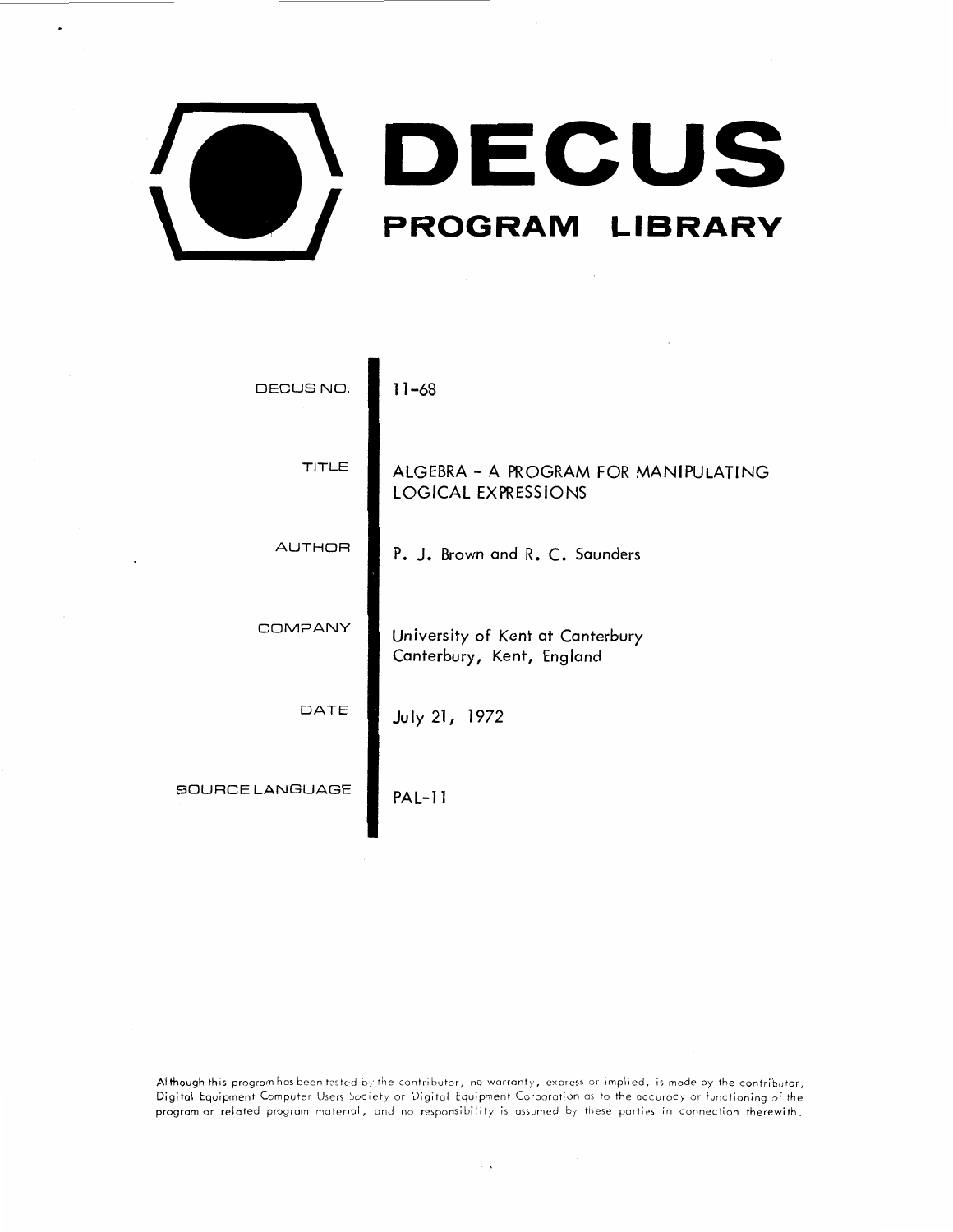# Background

The Algebra program [1] has been implemented for the PDP-11 using the LOWL L2J versfon of the logic, and the ICL 4130 **version of ML/I**  $\begin{bmatrix} 3 \\ 1 \end{bmatrix}$  to do the mapping.

This document describes the version of Algebra which runs under DOS ( Disk Operating System) for the PDPll/20.

An earlier version of Algebra is available to run on PDPll's which do not support DOS. As this "stand-alone" version allows interrupt-driven teletype input/output only, and there is normally no problem of limited workspace with Algebra, the DOS version, which allows the use of command strings to assign input/ output channels,is recommended.

The following is effectively a re-write of the description of the Algebra program [1] with changes for the I/O facilities under DOS.

The appendix describes the differences between the DOS version and the "stand-alone" program.

### Introduction

The ALGEBRA program allows the user to declare a set of objects and then to define a number of operators that can be applied to these objects. The objects are called values. Once the operators and values have been defined the user can investigate their properties by evaluating expressions involving variables, operators and values.

The following is an introductory example, where there are two values, TRUE and FALSE, and the operators are the wellknown Boolean operators "implies" and "not". The underlined parts are typed by the computer and the remainder by the console user. A commentary appears to the right of the example.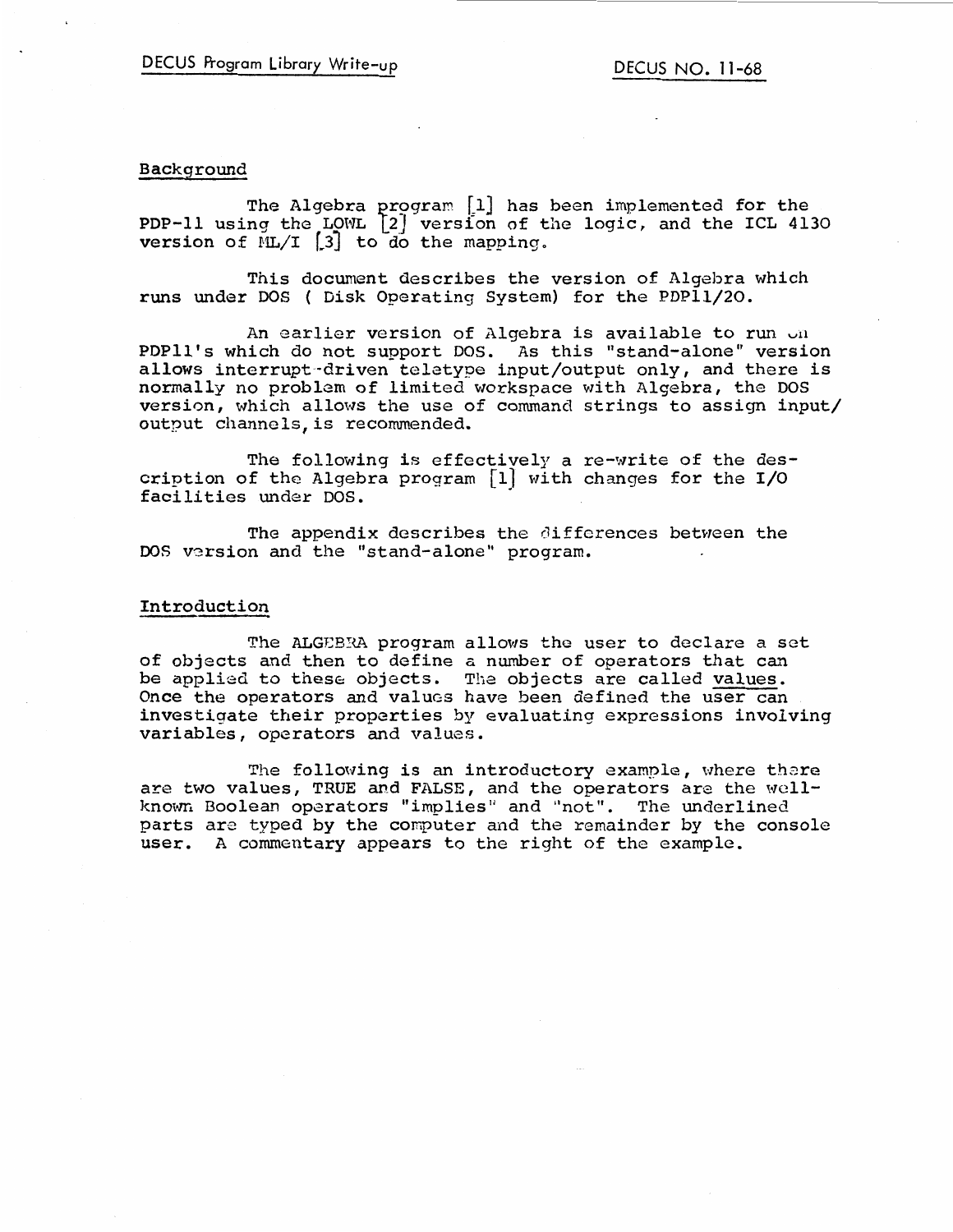Introductory example

jRUN ALGEBRA

ALGEBRA VØØ1

 $\leftrightarrow$  KB: <KB:

VALUES= TRUE FALSE

OPERATOR -

UNARY OR BINARY= UNARY

PRECEDENCE= 100

-TRUE= FALSE

-FALSE= TRUE

OPERATOR HOOK

**UNARY OR BINARY= BINARY** 

PRECEDENCE= 50

Precedence has been specified as less than that of "not". This means that if "implies" and "not" are used in the same expression, then "not" is done first, i.e. **-A HOOK** B is taken as **(-A) HOOK** B  $-(A HOOK B)$ 

Bring ALGEBRA into action

Results to keyboard < Data from keyboard Declare values.

Define an operator. This is the operator "not", which is represented by a minus sign.

See below for meaning of this.

J Define meaning of "not" Ifor all possible values.

Define another operator. This is the operator 'implies", which is represented by the symbol "HOOK"

2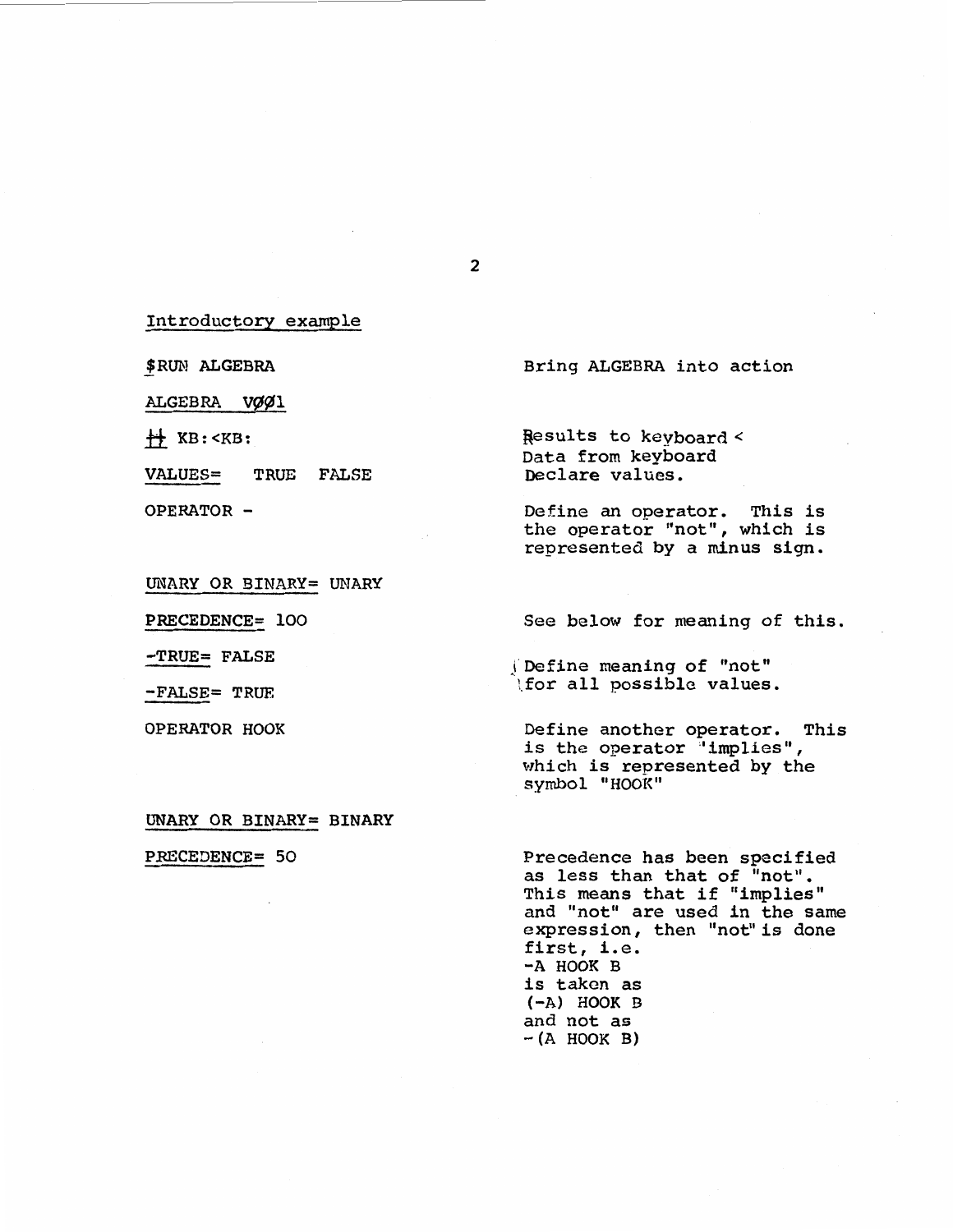|  |  | <b>TRUE HOOK TRUE</b> |  |  | $=$ TRUE |
|--|--|-----------------------|--|--|----------|
|--|--|-----------------------|--|--|----------|

TRUE HOOK FALSE= FALSE

FALSE HOOK TRUE = TRUE

FALSE HOOK FALSE= TRUE

Now that the operators and values have been defined, it is possible to evaluate expressions involving them. Any symbol in an expression that has not been defined as a value or an operator is taken as a variable and is enumerated<br>for all possible values. The for all possible values. TABLE statement illustrates this.

values of its variables.

**TABLE A HOOK**  $-$  **(A HOOK B)**  $A = -B - - - \frac{1}{2}$  VALUE<br>TRUE TRUE : FALSE **TRUE** TRUE FALSE **TRUE FALSE : TRUE** FALSE TRUE : TRUE FALSE FALSE : TRUE  $TABLE - (P HOOK \t Q) HOOK(P HOOK - Q)$  $P = Q = -1$  $\frac{P}{P}$  - -  $\frac{Q}{P}$  - - - -  $\frac{Q}{P}$ **TRUE TRUE** TRUE **TRUE FALSE : TRUE** FALSE TRUE : TRUE FALSE FALSE : TRUE TRY A HOOK -A (HOOK B) **IS A CONTINGENCY**  ' ,,. .... i  $\mathbf{I}$ I .<br>" ; ~  $\geq$ This entire table is typed out by the computer. The last column is the value of the expression for the given values of the variables A and B. Table typed by the computer. The TRY statement is an abbreviated form of the TABLE statement, e.g. This means that the value of the expression depends on-the

3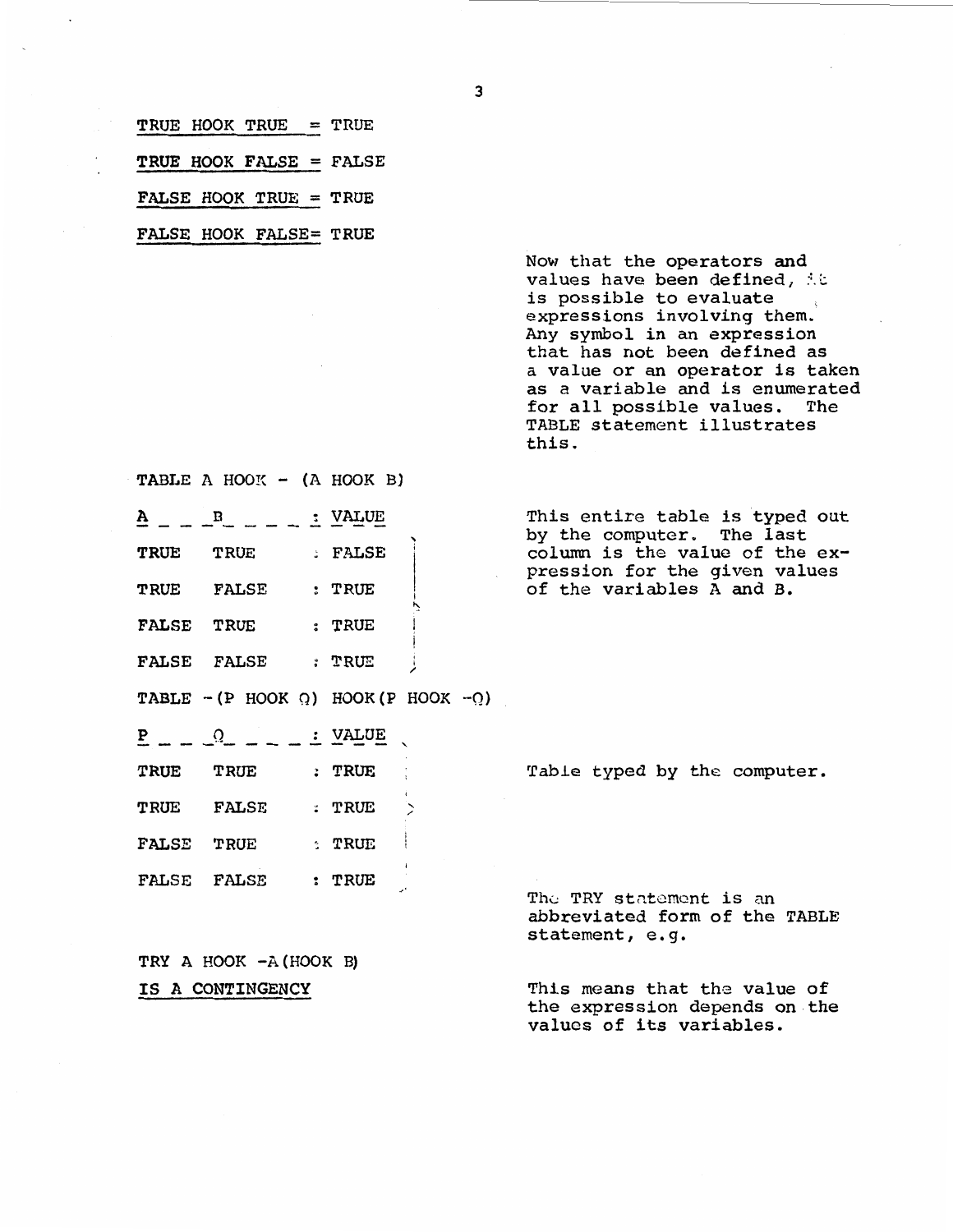TRY  $-(P HOOK Q) HOOK (P HOOK -Q)$ <sup>=</sup>TRUE This means that the expression has the same value, TRUE, for all values of its variables. end of KB input with tc **.EN**  CTRL c FN carriage return line feed  $\#$  asks for another command  $#$ <sup>†</sup> string (i.e. to continue process . **KI**  with new dataset specifications).  $\boldsymbol{\mathfrak{s}}$ to exit type CTRL C KI carriage return

4

## Basic Units

The above example should have given the user enough knowledge to use the system for himself, and this he is recommended to do.

The rest of this manual explains more exactly the concepts that have been illustrated by example. Firstly the fundamental units with which ALGEBRA deals, namely symbols, expressions and statements, will be described.

#### Symbols

A symbol is used to represent the name of a value, operator or variable. A symbol must be either

- (a) a name symbol., which is a sequence of one or more letters or digits. The sequence may be arbitrarily long and all characters are significant, but symbols will be truncated to six characters if they appear in tables.
- or (b) a punctuation symbol, which is a single character that is not any of the following: a letter, a digit, a comma, a tab, a space, a semi-colon, a left parenthesis, a right parenthesis or tha newline character.

For example the following are legitimate symbols:

ABLE,A,l,12A3,+,/,. ,VERYLONGNAME

and the following are not:

A B, P. J.B. , ( *,ZH*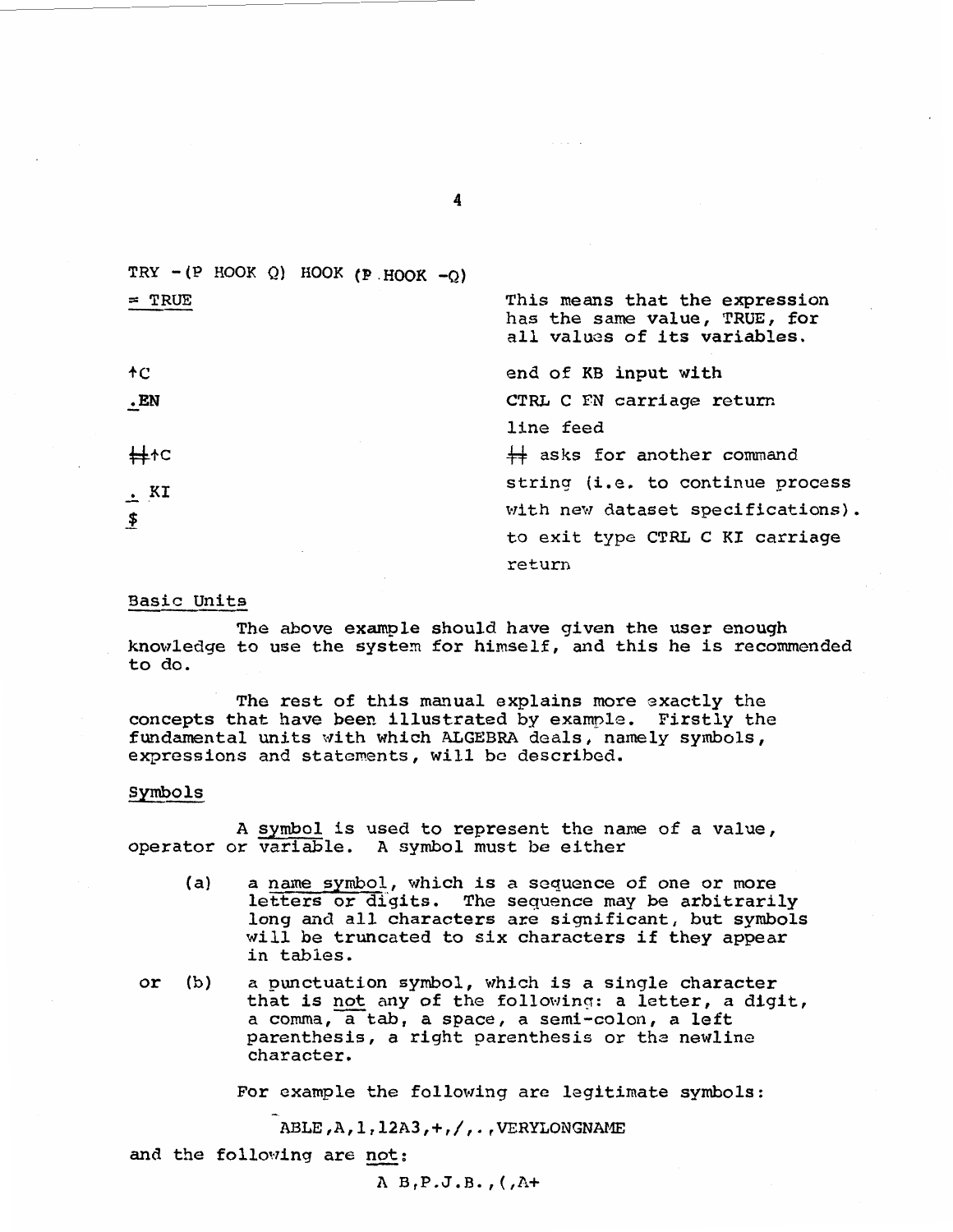#### Expressions

An expression is a series of operators with values or variables as operands. Any symbol that is not the name of an existing operator or value can be used as the name of a variable.

(To be precise the syntax of an expression is, in Backus Normal Form:

> <expression>::= <expression> <br/> <br/> <br/>expression> </>> | <unary operator> <expression> | (<expression>) |<variable> |<value/

where <unary operator> etc. are all symbols.)

During the evaluation of an expression, operators of highest precedence are performed first. Subject to this, operators are evaluated from left to right. Parentheses can be used to override precedence and redundant pairs of parentheses are permissible.

Thus if "+" and "\*" are binary operators and "\*" has the higher precedence then:

|  |  | $A+B*C$ is taken as $A+(B*C)$             |
|--|--|-------------------------------------------|
|  |  | $A+B+C$ is taken as $(A+B)+C$             |
|  |  | $A*B+C*D$ is taken as $(A*B)+(C*D)$       |
|  |  | $A^*(B+C)^*D$ is taken as $(A^*(B+C))^*D$ |

The choice of precedence for operators is a matter of convention and no fixed rules can be stated save that unary operators should normally be given higher precedence than binary operators.

#### Statements

Each line of data fed to ALGEBRA must be a statement. There are four kinds of statement: the OPERATOR statement, the TABLE statement. the TRY statement and the null statement. The TABLE statement, the TRY statement and the null statement. first symbol on a line identifies what statement it is.

A comment may be appended to any statement. The comment must be preceded by a semicolon, e.g.

OPERATOR  $+$  ; THIS IS THE 'OR' OPERATOR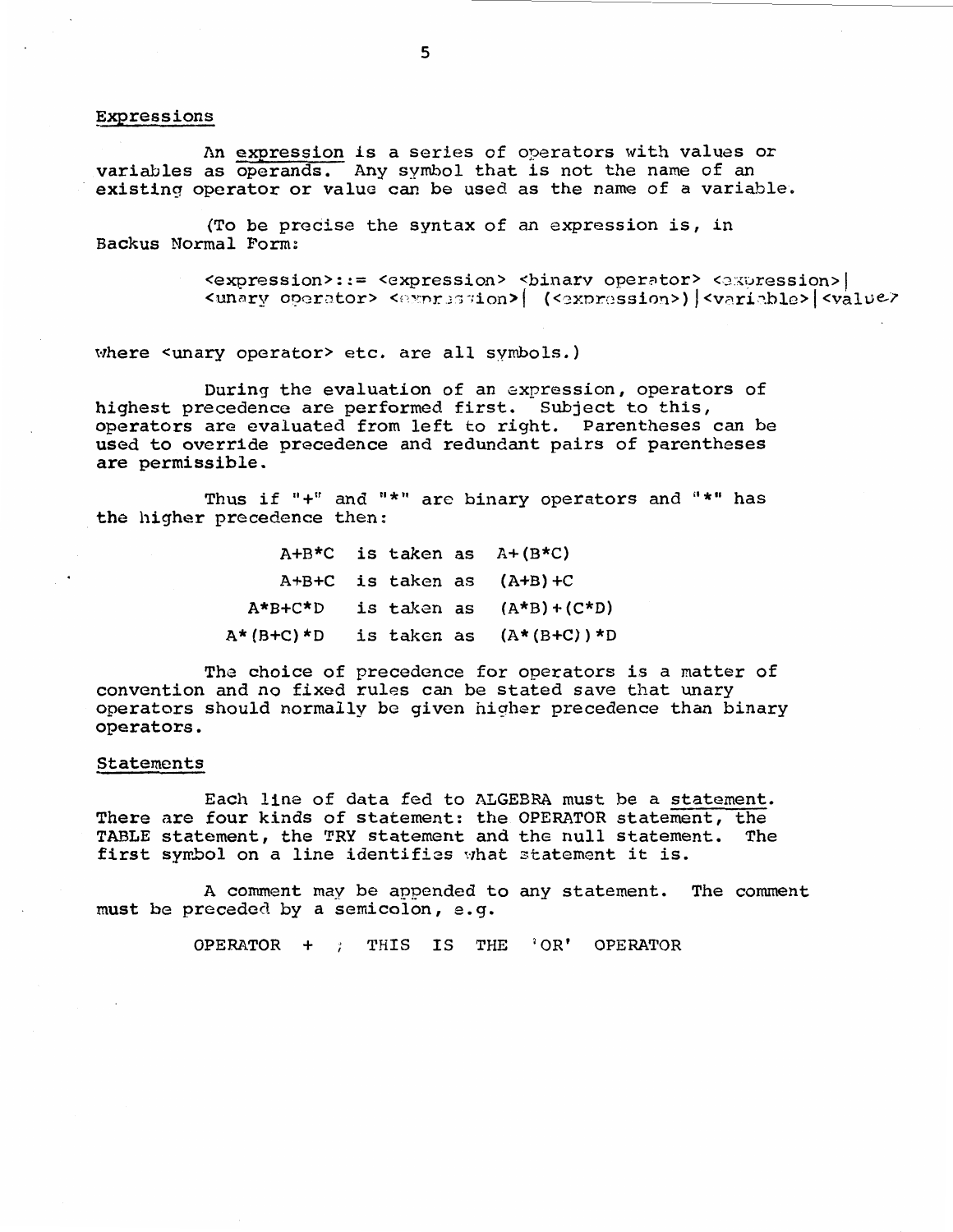If two adjacent name symbols occur within a statement, they must be separated by one or more spaces, commas or tabs. Redundant commas, tabs and spnces are ignored. Thus

TRY  $(A, , + B, )$  **XXX** 

is equivalent to

TRY (A+D)

but

TRY A AND B

is not the same as

TRY AANDB

Similar formatting rules apply to the answers to the questions asked by ALGEBRA, i.e. these may also contain redundant spacas, tabs and commas and they may also have comments anpended to them.

## Declaration of values

 $M$ hen ALGEBRA is initially entered it asks the question

 $VALUES =$ 

At this point the user types a list of different symbols, separated by spaces, commas and/or tabs. These symbols are used thereafter as the value names. They cannot be changed without starting again from scratch.

Note that it is possible to define any number of value names. For example ALGEBRA has proved very useful in examining three-valued logics.

After the values have been declared ALGEBRA proceeds to execute the sequence of statements fed to it. The four different kinds of statement are described below.

## The null statement

Null statements are completely ignored and can be used to place comments, for example

**;TRY** DE MORGAN'S LN'J

6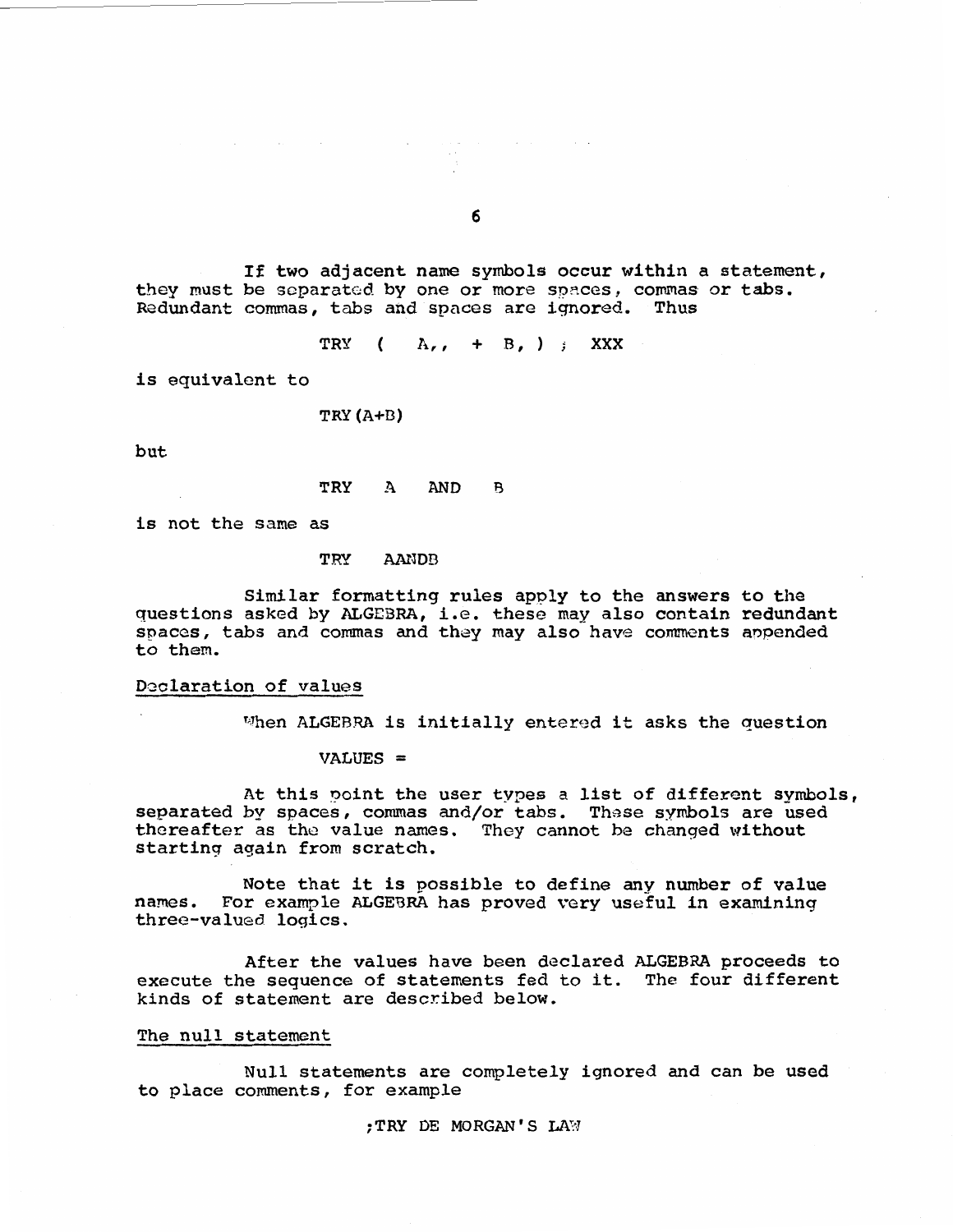### The OPERATOR statement

### Syntax: OPERATOR symbol

Any symbol that is not the name of a value may be used as the name of an operator. If the operator symbol being defined is the same as an existing operator then, provided the OPERATOR statement is completed without error, the new definition overrides the old. Operators can therefore be redefined. OPERATOR statements need not necessarily be at the start of the data; it is quite legal to add new operators at any time during the use of **ALGEBRA.** 

The OPERATOR statement is followed by a series of data questions-and-answers.

The first question is

#### **UNARY OR BINARY=**

and the answer must be either "UNARY" or "BINARY".

#### The second question is

#### **PRECEDENCE=**

and the answer must be an integer in the range [0,999]. The magnitude of the integer does not matter in itself - it is its magnitude relative to the precedence of other operators that counts. For example a precedence of one is the same as a precedence of 998 if the only other operator has precedence 999.

After the above two question-and-answers a series of question-and-answers follows that define the value of the operator for all possible values of its operands. This takes the form

$$
\frac{\text{var }1 \text{ symbol } \text{var }1}{\text{var }2 \text{ symbol } \text{var }2}
$$
\n
$$
\frac{\text{var }1 \text{ symbol } \text{var }2}{\text{var }2 \text{ symbol } \text{var }1}
$$

where var 1 is the first value defined in the answer to the

VALUES=

question, var 2 is the second, and so on. For a unary operator the above questions are abbreviated, as shown in the introductory example.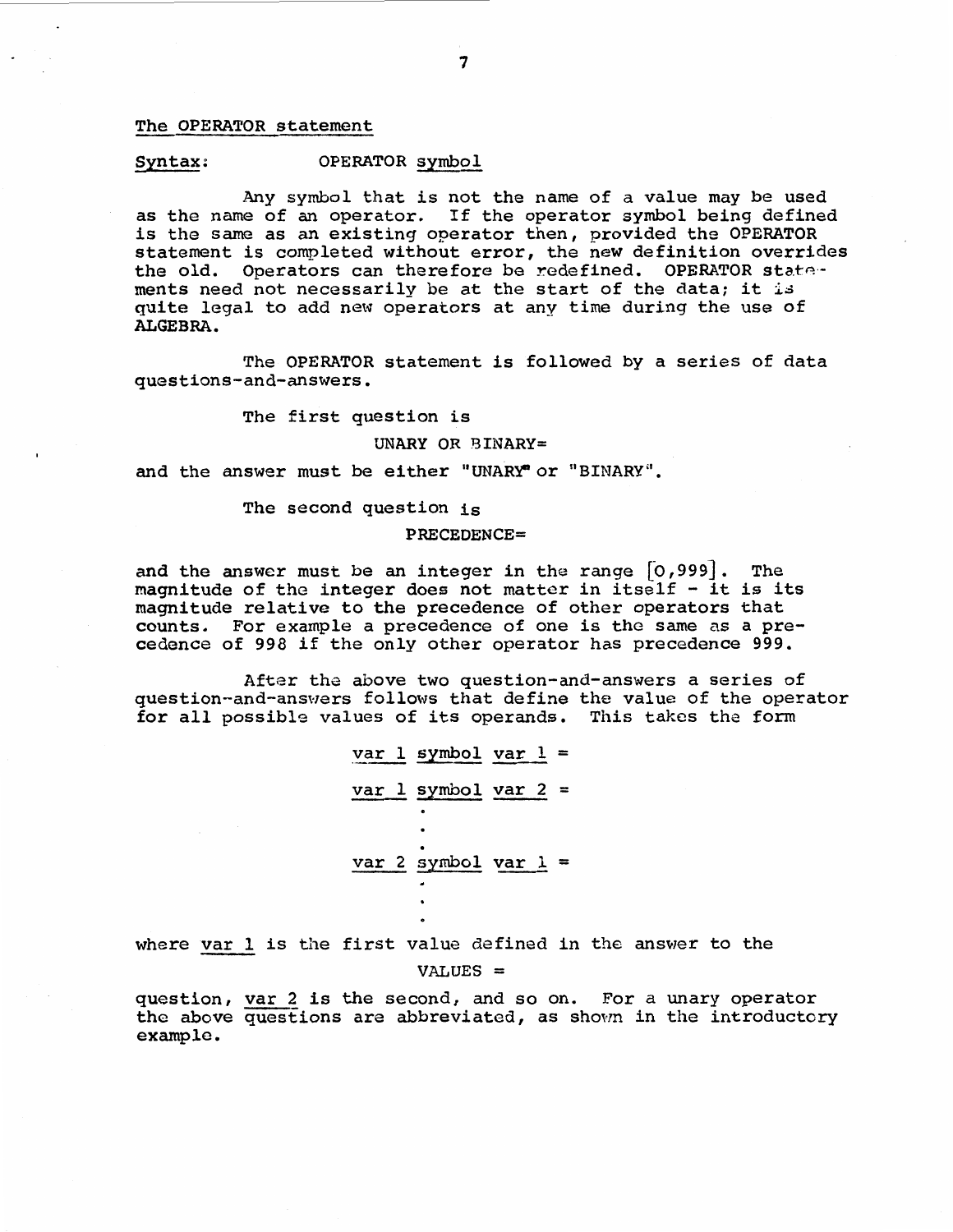If the answer to any of the above questions is incorrect, then the message

**EH** 

is output and the question is repeated.

In some uses of ALGEBRA the user may wish to define operators that are undefined for certain values. This can be done, albeit rather tediously, by including an extra value, called UNDEF say, in the list of values.

## The TABLE statement

#### Syntax: TABLE expression

A table is output of the values of the expression for all possible values of its variables. The expression must include at least one variable. There is no upper limit on the permitted number of variables in the expression, but if the size of the rows of the table exceeds the width of a line the format . of the table is upset.

The TRY statement

Syntax: TRY expression

If the expression has the same value, V say, for all possible values of its variables, then the result

= **V** 

is given; otherwise the result

#### **IS A CONTINGENCY**

is given.

### Abbreviations

Statements are, in fact, identified only by the first two characters of the initial symbol on a line. Thus OPERATOR may be written OP (or even OPZQP). The same applies to the answers to the "UNARY OR BINARY=" question.

User-defined symbols, however, cannot be abbreviated. Thus, for example, if IMPOSSIBLE is chosen as a value name this must be spelt out in full every time it is used.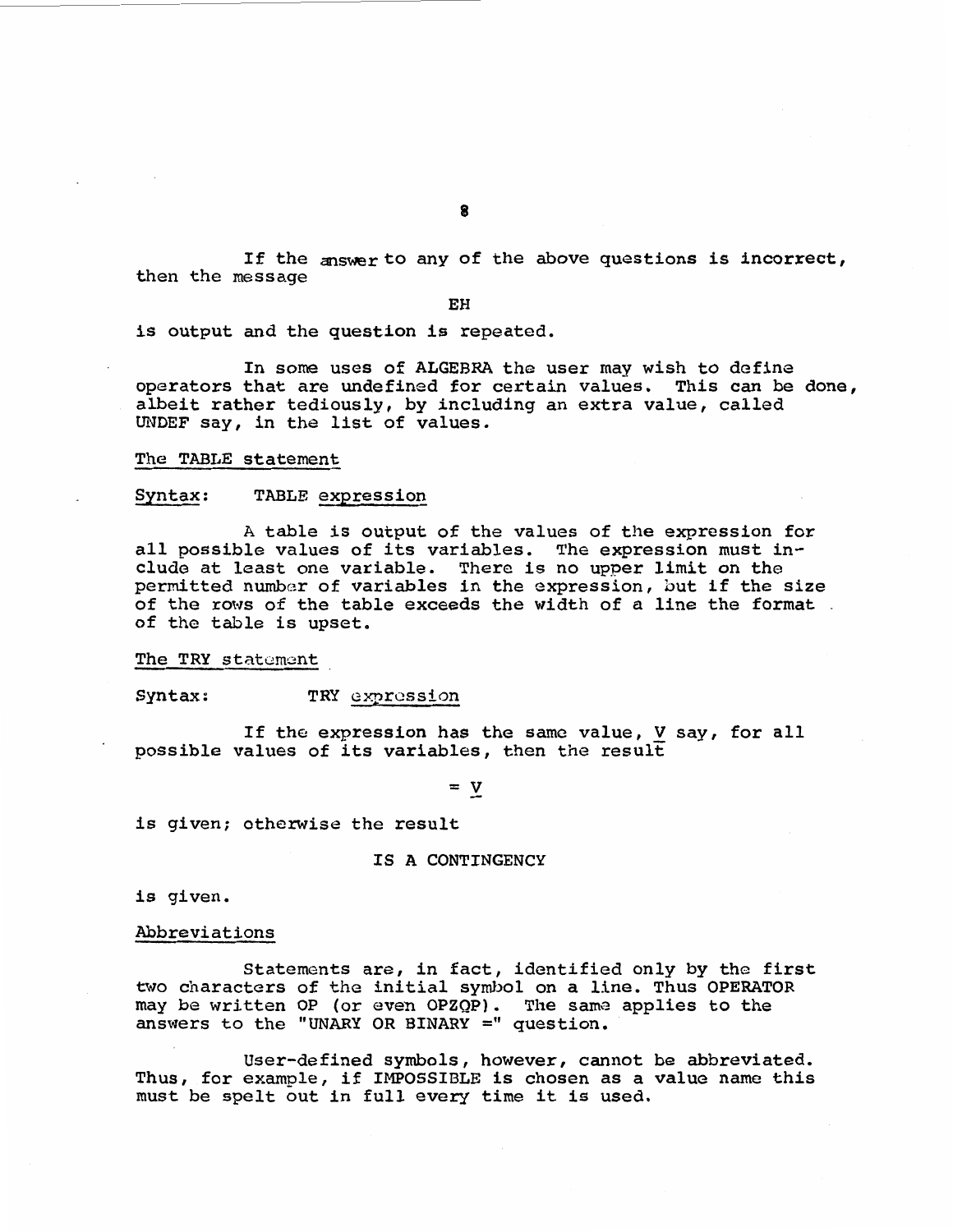### Errors

All errors are diagnosed and give rise to a message on the keyboard. These messages should be self explanatory. Except for some errors in answers to questions, which cause the question to be repeated, all errors cause the current statement to be abandoned, and the next one taken.

### Interface with DOS

Finally the interface between ALGEBRA and DOS will be described.

#### Entry and exit

### ALGEBRA is entered by the command

#### \$RUN ALGEBRA

The N and final A in this command may be omitted because only the first two characters of monitor commands, and the first six of filenames arc significant. The separator between the two words may be a comma and/or a space.

ALGEBRA then requests a command in CSI format. ( $\begin{bmatrix} 4 \end{bmatrix}$   $\phi$ 3.4.1) by printing a  $\#$  on the keyboard. The user types a command with one output dataset specification and at most three input dataset specifications,

e.g. KB:<DTl: PLGDAT, PR:, KB:

which means that i,nput is taken from the file named ALGDAT catalogued under the user's identifier on dectape unit 1 and output is sent to the keyboard; at the end of the ALGDAT file, the current process is continued (i.e. all previously defined value names and operators remain in existence), but data is taken from the fast paper tape reader, results still going to the teletype keyboard; finally data is taken from the keyboard with results sent to the keyboard.

Note that it is possible to send results to disc with<br>the command these form  $\lambda$  form  $\mu$  $\overline{H}$ RCS <DTl:ALGDAT, KB: (1)

or dectape with

 $\downarrow$   $\downarrow$   $\downarrow$   $\downarrow$   $\uparrow$   $\uparrow$   $\downarrow$   $\downarrow$   $\downarrow$   $\downarrow$   $\downarrow$   $\downarrow$   $\downarrow$   $\downarrow$   $\downarrow$   $\downarrow$   $\downarrow$   $\downarrow$   $\downarrow$   $\downarrow$   $\downarrow$   $\downarrow$   $\downarrow$   $\downarrow$   $\downarrow$   $\downarrow$   $\downarrow$   $\downarrow$   $\downarrow$   $\downarrow$   $\downarrow$   $\downarrow$   $\downarrow$   $\downarrow$   $\downarrow$   $\downarrow$   $\downarrow$ 

In (1), a dataset named RCS is created on the disc (DF9}:) and in (2), a dataset PJB on the dectape loaded on unit *9}.*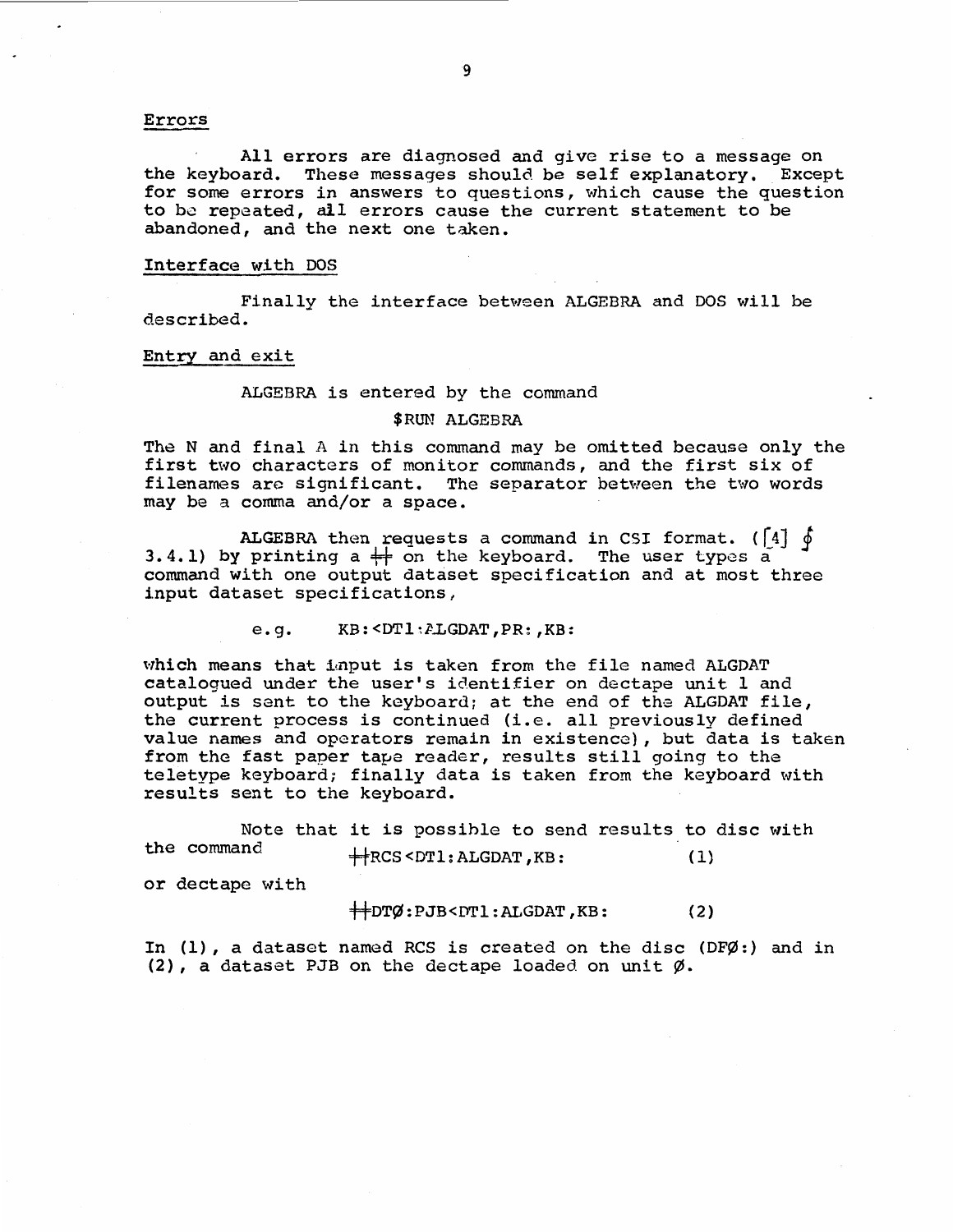When results are sent to devices other than the console (KB:), all input lines and questions-and~answers are also sent to the device, so that the complete process may be listed later using PIP  $|4|$ .

### Questions and answers

In the non-conversational case, all questions-andanswers are compulsory, and if a question is not matched after ignoring all spaces and tabs, the message

**\*\*\*UNMATCHED QUESTION** - **OFFENDING LINE IS** :-

appears on the console, and data is then taken from the next input stream, if any. If there is no more input, ALGEBRA asks for another command with a  $#$ 

#### End of data on datasets

For disk and dectape files, end of data is signified by the end of file, but a problem arises with paper tapes read from the console reader  $(PT; )$  and with data typed in at the keyboard  $(KB: )$ ,

To signify end of data type the monitor command

ENd . KB carriage return linefeed  $\frac{1}{2}$  PT<sub>f</sub>

To give this command the user must first type CTRL C to set the monitor in listening mode. If the argument is omitted, KB is assumed.

#### Breaks

To break ALGELRA, press CTRL C which sets the monitor in listening mode. The user may then type one of the following four commands:

- (1) a BEgin command will restart ALGEBRA from the beginning, and. all operators will be lost;
- (2) a WAit will return to command status and the current process may then be continued with a COntinue;
- $(3)$  a KIll will close all open files and removes ALGEBRA from core, ready for the next program;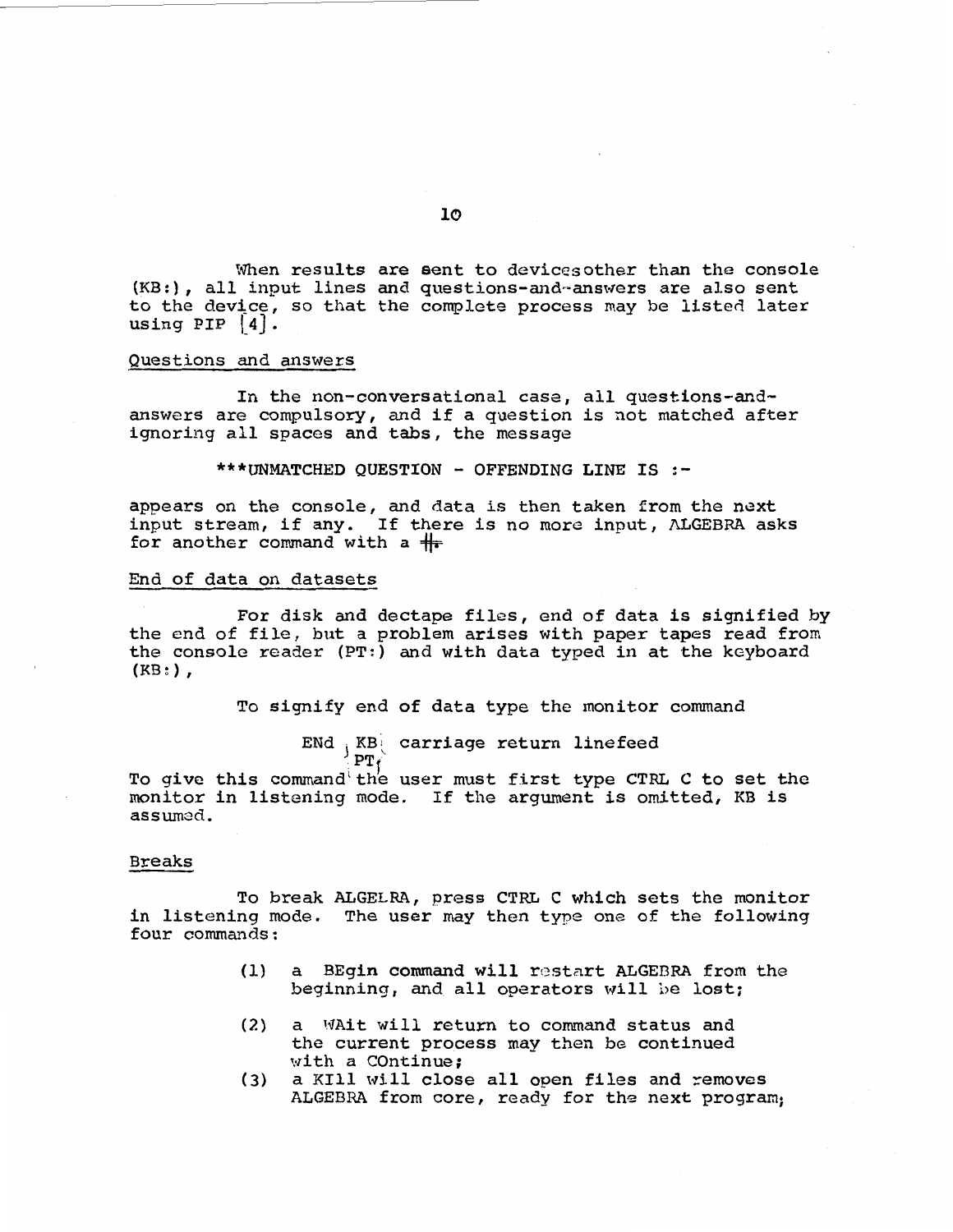(4) a REstart will return to command status if no values have yet been defined; otherwise the program asks for another line of input, with all current values and operators saved.

## Continuing the process and exiting

When ALGEBRA has completed the actions specified by the command string, it returns to command status. Three different actions may be taken by the user; to continue the run keeping all current operators and value names in existence, type in a command in CSI format as before specifying new datasets; to start ALGEBRA from the beginning deleting all currant data, type 'CTRL C BEgin carriage return'; to call in another program type 'CTRL C Kill carriage return', followed by GEt or RUn and the new program name.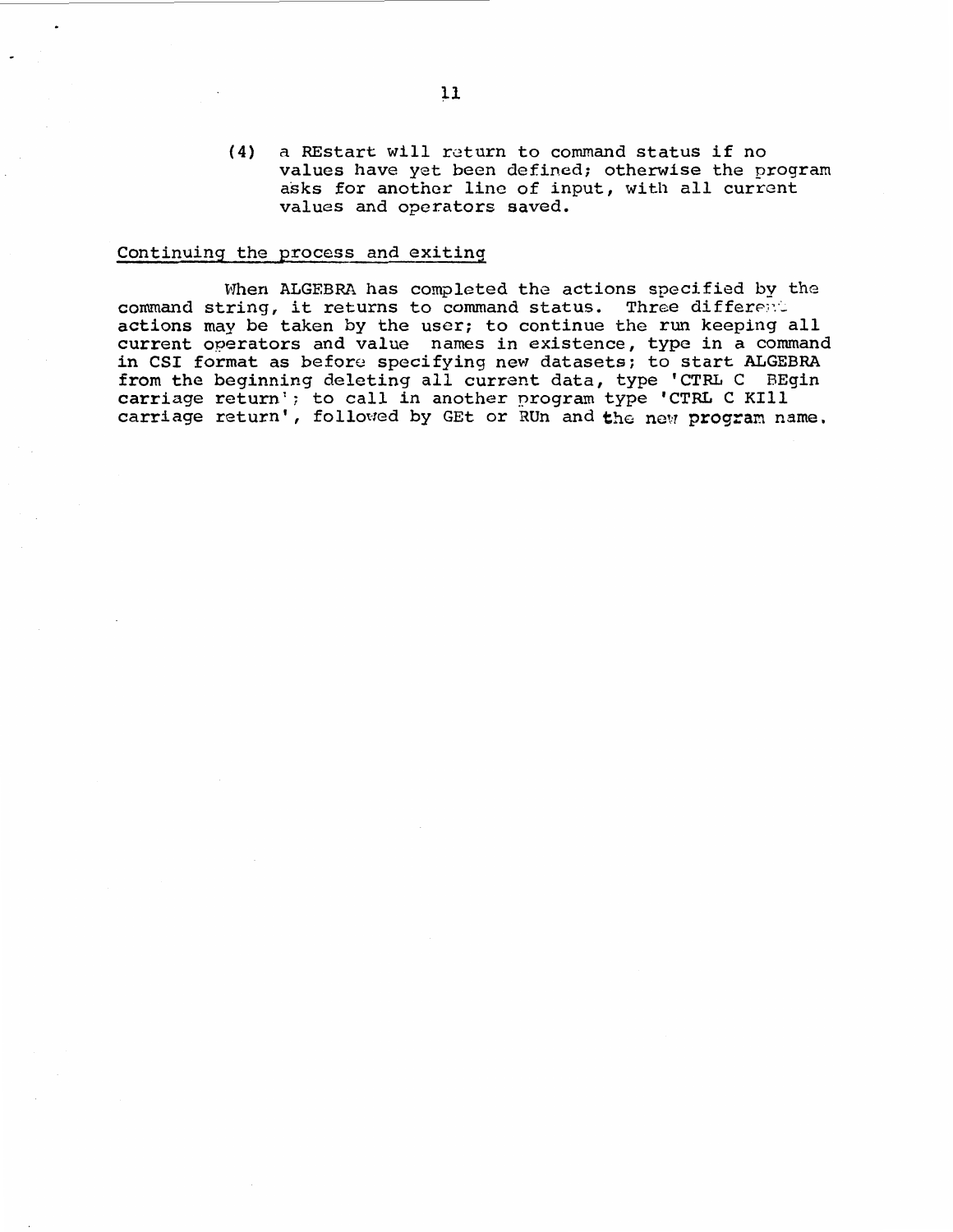## APPENDIX

## The "stand-alone" version of Algebra

A completely self contained Algebra program is available in two forms on paper tape:

- 1) PAL source in ASCII code.
- 2) absolute loader format.

## Differences from DOS version

1) Teletype input/output only.

The low speed paper tape reader and punch may be used, and there is no problem with read-in speed because type-ahead is allowed.

- 2) + is backspace, not 'rubout'
	- $\mathbf{L}$ is line erase, not CTRL u.
	- alone on a line signifies end of data.

CTRL G is the break signal. If this occurs before values have been declared, an oxit is made; otherwise all breaks cause ALGEBRA to ask for another line of input, with previously defined values and operators still in operation.

3) The message

ILLEGAL INPUT CHARACTER

is printed if an undefined character is input from the keyboard.

EDITOR'S NOTE:

1.The "stand–alone" version on paper tape is <u>not available from DECUS.Please</u><br>contact the author for further information.

2. ML/I is available from DECUS as DECUS NO. 11-69.